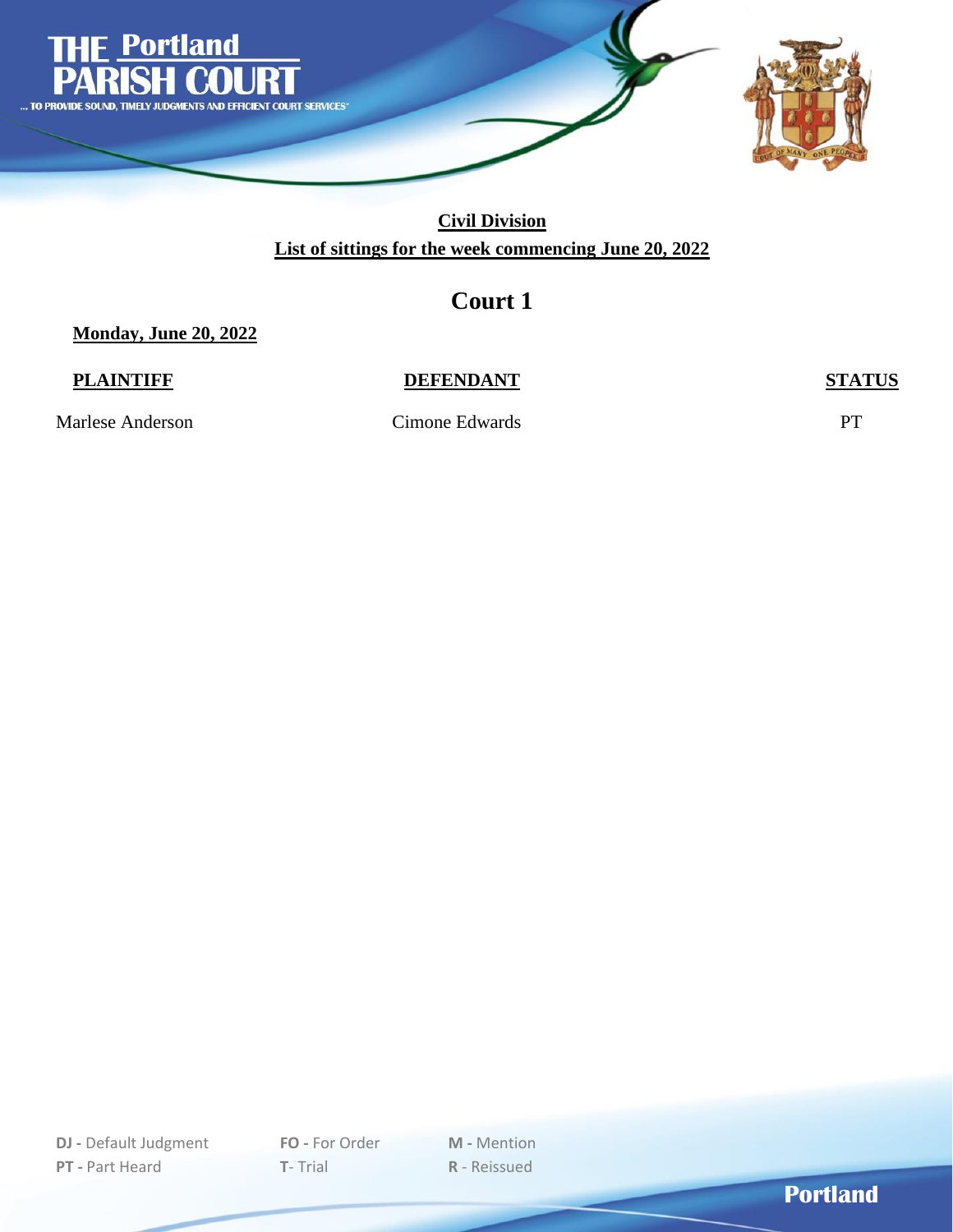

# **Court 2**

### **Monday, June 20, 2022**

| <b>PLAINTIFF</b>                    | <b>DEFENDANT</b>                                                              | <b>STATUS</b> |
|-------------------------------------|-------------------------------------------------------------------------------|---------------|
| Denroy Whyte                        | Melbourne Ming<br><b>Cleon Ming</b>                                           | T             |
| Owen Bailey                         | Andre Miller<br>Romaine Leslie                                                | T             |
| Marsha McKenzie                     | <b>Lascelles Harvey</b>                                                       | $\mathbf T$   |
| <b>Clement Lawes</b>                | Jaheel Briggs<br>T/A Portland Integrated Community College<br>Michelle Ferron | T             |
| Cerdilin Walker                     | Kenroy Osbourne<br><b>Linamin Roberts</b>                                     | PT            |
| Worldnet Investment Company Limited | Leroy Campbell                                                                | PT            |
| Maureen Doyley                      | <b>Anthony Myers</b><br><b>Marcia Parkes</b><br><b>Christopher Clarke</b>     | <b>PT</b>     |
| <b>Wednesday, June 22, 2022</b>     |                                                                               |               |

| <b>PLAINTIFF</b>                                        | <b>DEFENDANT</b> | <b>STATUS</b> |
|---------------------------------------------------------|------------------|---------------|
| Straightway Financial Company Limited Lorraine Finnikin |                  | PТ            |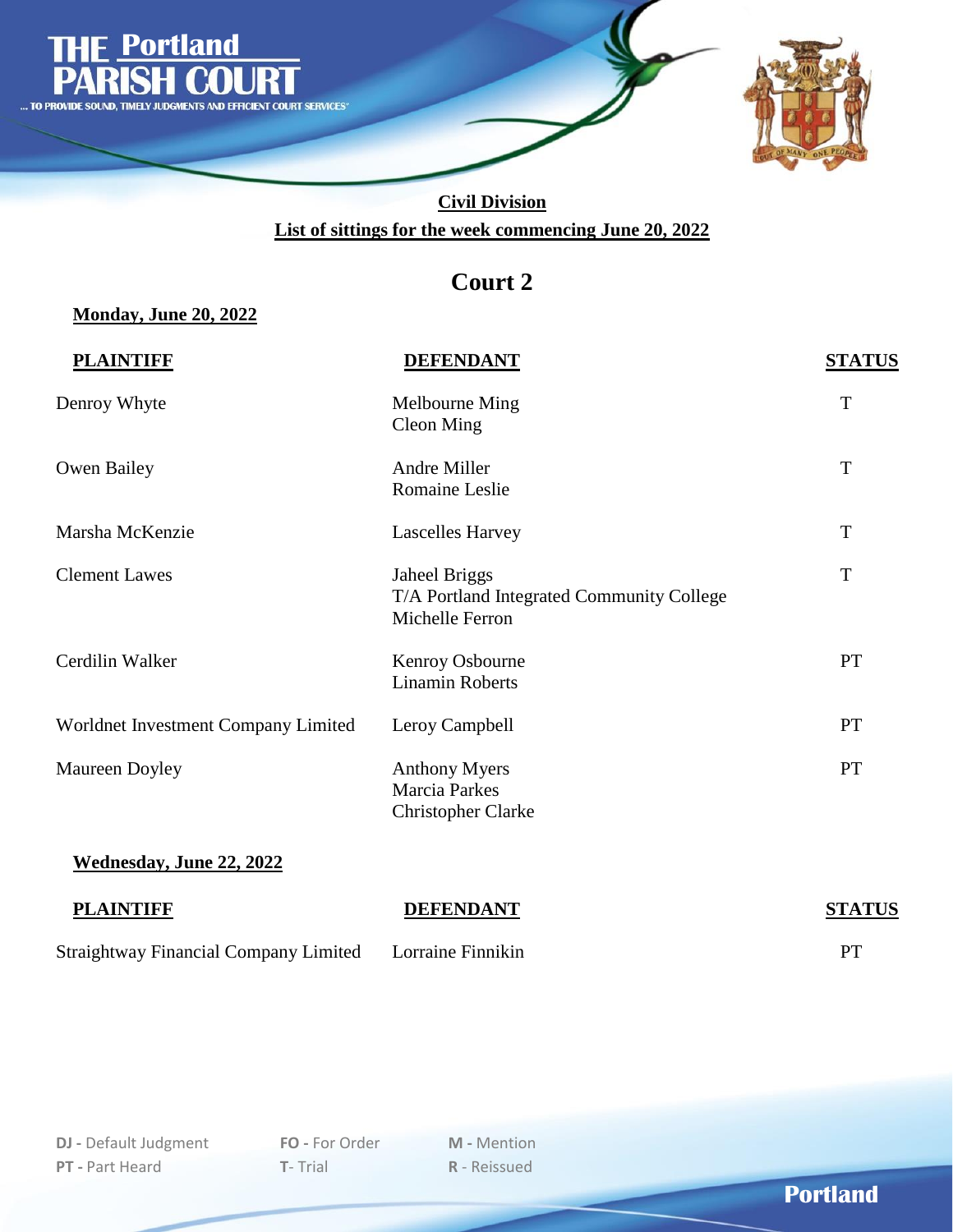

## **Court 3**

### **Tuesday, June 21, 2022**

| <b>PLAINTIFF</b>                                                                              | <b>DEFENDANT</b> | <b>STATUS</b> |
|-----------------------------------------------------------------------------------------------|------------------|---------------|
| Anasha Pryce-Afflick                                                                          | Oneil Pang       | M             |
| Olga Morlize McCartney                                                                        | Joan Miller      | PT            |
| Olga Morlize McCartney<br><b>Heron Dale</b><br>Executor in the Estate of Owen Dale (Deceased) | Joan Miller      | PT            |
|                                                                                               |                  |               |

#### **Friday, June 24, 2022**

| <b>PLAINTIFF</b> | <b>DEFENDANT</b> | <b>STATUS</b> |
|------------------|------------------|---------------|
| Garth Tracey     | Warren Thompson  | M             |
| Lori-Ann Smith   | Nadine Campbell  | т             |

**Portland**